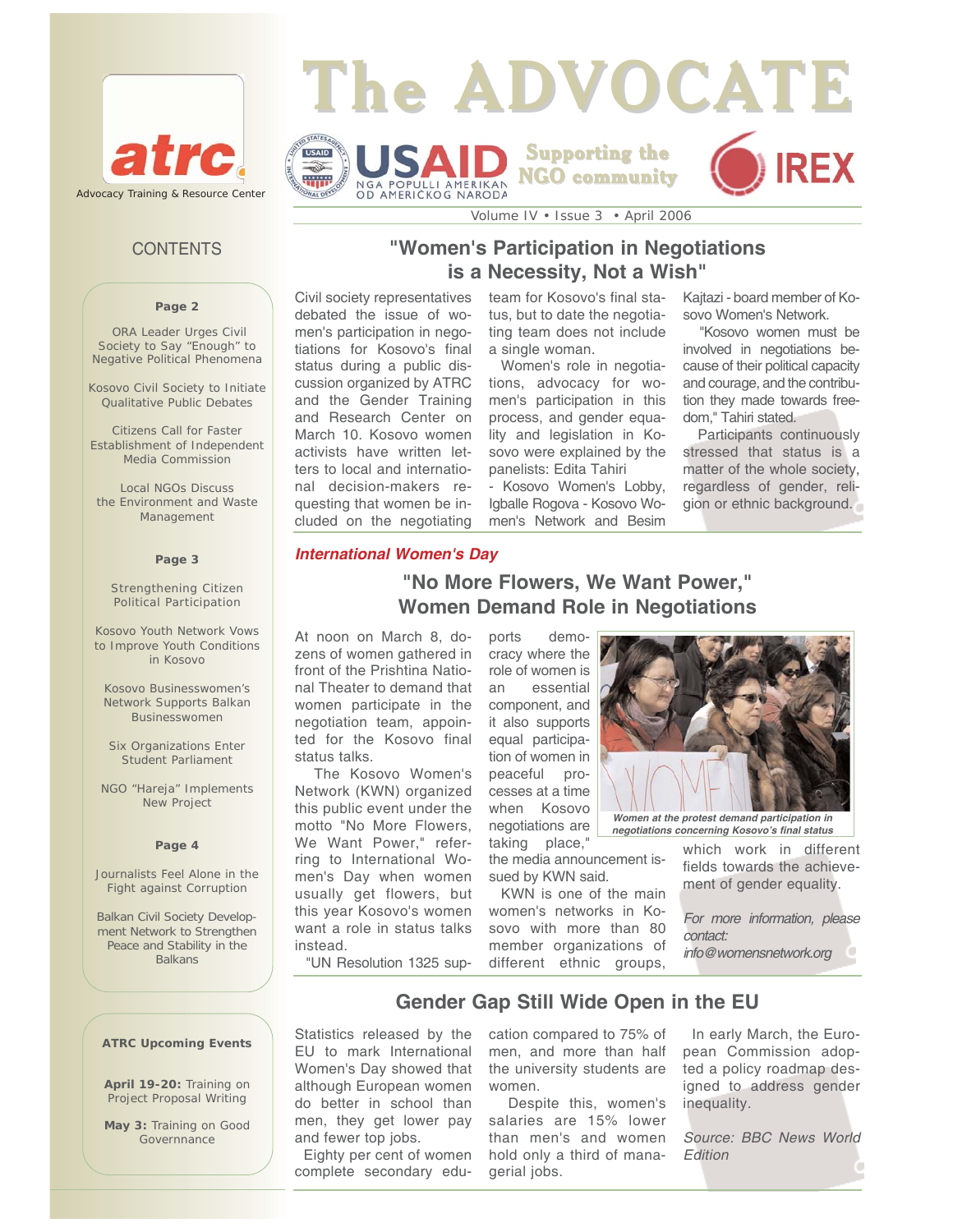#### **NEWSLETTER**

## **Local NGOs Discuss the Environment and Waste Management**

ATRC organized on February 21 a roundtable discussion entitled "Environment and Waste Management in Kosovo," led by environmental engineer Jim McGill, who has been in the environmental business for 25 years designing cost effective environmental solutions.

"The goal of waste management is to protect human health and the environment," McGill noted.

The roundtable discussion, attended by representatives of local environmental NGOs, addressed sensitive issues and concerns related to the environment in Kosovo.

The discussion focused on solving environmental problems at the local level, preparing Kosovo businesses for compliance with environmental regulations, and minimizing the amount of waste generated.

Participants commented that potential direct foreign investment will not be impressed by mismanagement of natural resources. Kosovo has the capacity to recycle waste, but there is a lack of proper management, they said.



*Environmental NGOs say waste is not managed properly in Kosovo*

# **ORA Leader Urges Civil Society to Say "Enough" to Negative Political Phenomena**

ATRC organized on March 2 a public discussion between Veton Surroi, leader of the political party ORA and local non-governmental organizations, entitled "Kosovo and European Integration after Status."

ORA leader and civil society representatives linked Kosovo EU integration with efficient governance, functional democracy and respect for majority-minority relations.

It is civil society's role to say "enough" to negative phenomena that are occuring in the political scene, Surroi said, stressing the need for more active NGOs in Kosovo.

This was the first meeting in a series of debates, as part of an ATRC initiative to bring together members of the negation team and civil society representatives.



*tion following Kosovo's final status with civil society representatives* 

## **Kosovo Civil Society to Initiate Qualitative Public Debates**

Local NGO representatives and Professor Muhamet Mustafa from Riinvest Institute discussed on March 10 the latest political and economic developments in Kosovo, at a roundtable discussion organized by ATRC.

Mustafa outlined the need



*developments in Kosovo* 

for constructive debates in Ko-

sovo. "Civil society has initiated qualitative debates, but still Kosovo has not reached the proper level of debates on sensitive issues for society," he said.

Mustafa, an expert on economics, identified key areas where civil society could apply pressure: monitoring the implementation of laws and more actively fighting corruption.

He applauded prior NGO efforts to push forward the privatization process and change the election system.

Participants stressed that a lack of government accountability negatively affected political and economic developments in Kosovo.

## **Citizens Call for Faster Establishment of Independent Media Commission**

Media, NGO representatives and actors responsible for the delayed establishment of an Independent Media Commission (IMC) gathered at ATRC on March 6 to clarify the reasons for this delay.

Bob Gillete, the Temporary Media Commissioner in Kosovo, explained that certain recent developments in Kosovo's political scene obstructed the process of establishing this commission, such as the death of President Rugova and the appointment of new Prime Minister Agim Çeku.

Assembly members of the ad-hoc group for IMC: Fehmi Mujota, Mahir Jagxhilar and Gjergj Dedaj stressed the need to speed up the process

of establishing the IMC because of its great importance.

This commission should not be influenced by political parties. An independent media is a great value for a democratic society in Kosovo, the ad-hoc group members added.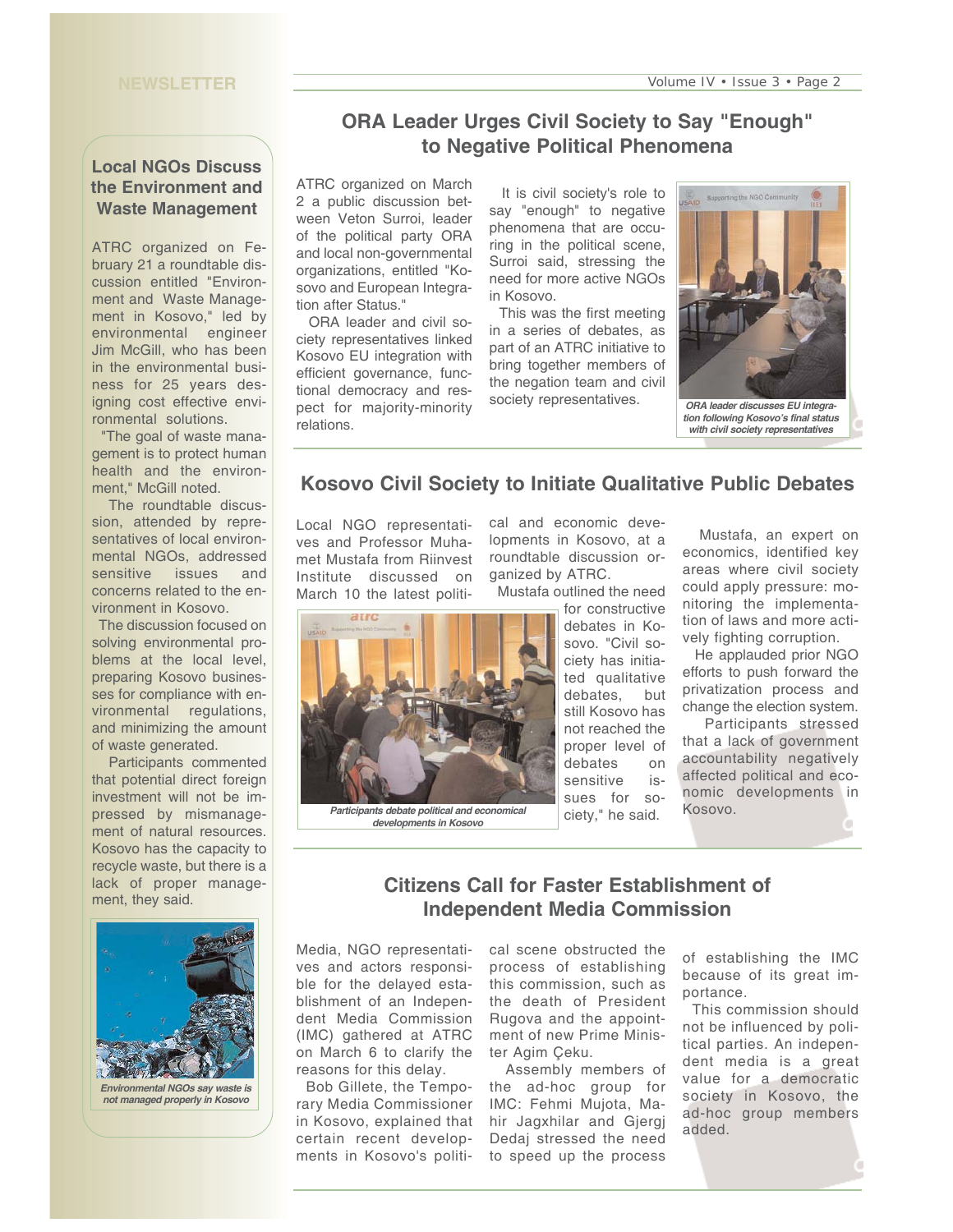#### **NEWSLETTER**

### *Strengthening citizen political participation*

#### *NGO Flash News*

### **Six Organizations Enter Student Parliament**

Six student organizations will lead the student parliament, the Central Election Commission of the University of Prishtina announced on March 10. This comes after student elections, held on March 8.

The Independent Student Union of the University of Prishtina led with 25.6% of the overall votes. The other five organizations are the Independent Student Union of Kosovo, Student Peace, Student List - Reforma, New Student Organization and Albanian Student Union.



*students cast votes for their parliament on March 8*

### **NGO "Hareja" Implements New Project**

"Hareja" from Vushtrri started a new project on February 24, which will inform young people about human trafficking. The project aims to prevent trafficking in Kosovo.



*KDI representatives announce scores for legislature's performance at a press conference in Prishtina* 

One key factor to democratic stability in Kosovo is good governance. In order to strengthen the legislative process, Kosovo's elected officials are facing increased pressure to govern effectively. The Kosovo Democratic Institute (KDI) is a NGO that monitors the work of the legislature and uses the information to advocate on specific issues.

**Kosovo Democratic Institute Monitors Legislature's Work** 

On February 13, KDI published scorecards on the work of six municipal assemblies: Prishtina, Prizren, Peja, Gjilan, Ferizaj and Obiliq for the period of July through December 2005. "The result

of scorecards is based on the direct monitoring of municipal assembly sessions, municipal documents and meetings with elected officials," KDI Executive Director Kushtrim Kaloshi said.

The scorecards evaluate the work of these legislative institutions and particularly the work of each of the 236 municipal councilors.

The monitoring results show violations or disrespect of the local legal framework and inefficiency on behalf of some municipal assemblies.

According to Kaloshi, this instituteaims, through the publication of scorecards, to inform objectively and impartially citizens about the work and commitment of legislators in including their interests in the institutional agenda.

In February, KDI started to monitor the work of the National Assembly and parliamentary commissions for the first time.

# **Kosovo Youth Network Vows to Improve Youth Conditions in Kosovo**

More than one hundred youth non-governmental organizations participated in the sixth "Youth Congress," organized by the Kosovo Youth Network on March 11 - 12 at the Kosovo Police Academy in Vushtrri.

The congress members elected a new management board and reappointed the network president, Alban Krasniqi from Malisheva Youth Center.

Krasniqi said that he is committed to working harder to improve conditions for youth in Kosovo.

Representatives from the Ministry of Culture, Organization for Security

and Cooperation in Europe (OSCE) and other local and international organizations operating in the country attended the Congress.



*Youth Congress is held in the town of Vushtrri*

# **Kosovo Businesswomen's Network Supports Balkan Businesswomen**

Women from Kosovo, Albania, Macedonia, and Bosnia and Herzegovina participated in a three-day conference in Prishtina on March 13, organized by the Kosovo Businesswomen's Network.

This regional conference entitled "Support for Balkan Businesswomen" aimed to support businesswomen and foster regional cooperation among them. During the conference, Balkan businesswomen exchanged experiences and discussed areas for future cooperation.

The network's vision is to support, protect and promote the interests of businesswomen in Kosovo through information and experience exchange, networking and partnership, research and lobbying.